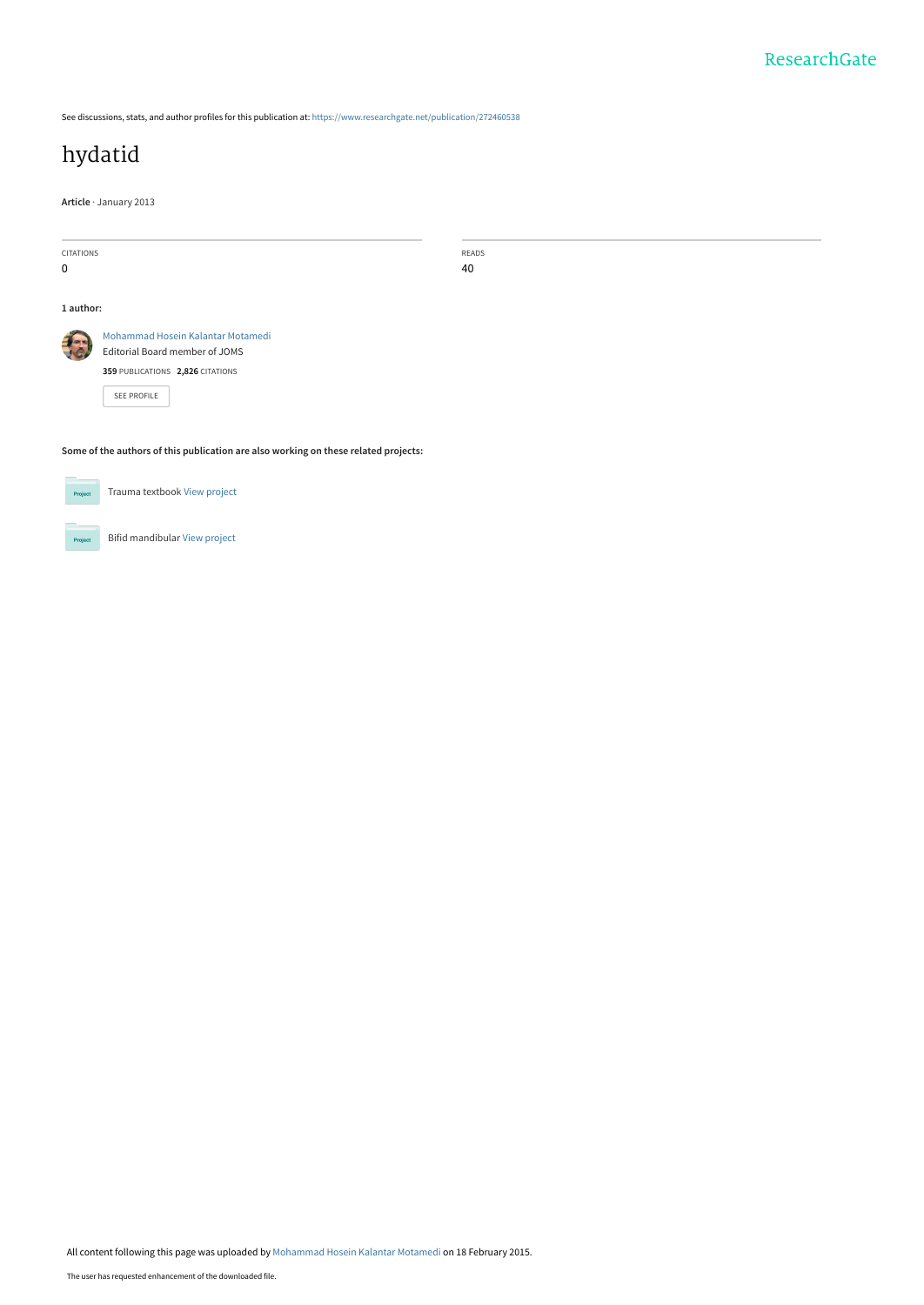# CASE REPORT

# **Hydatid Cyst of the Pancreas Mimicking Neoplasm**

Hady Khoshmohabat1, Javad Akhavan Moqadam2, Saeedeh Zienab Sohrabi3, Mohammad Hosein Kalantar Motamedi1 and Taghi Azizi3

## **ABSTRACT**

Hydatid disease is a cyclozoonotic infection caused by the cestode genus Echinococcus. It occurs throughout the world and is especially common in sheep- and cattle-raising regions of Africa, Australia, New Zealand, India, the Middle East, South America, and the Mediterranean. The incidence of humans infected with hydatid disease is approximately 1-2:1000. It is higher in rural areas. Infection occurs via ingestion of infected meat. Hydatidosis is caused by sheep and cattle ingesting tapeworm eggs in dog feces. These eggs hatch in the duodenum and invade the liver, lungs, or bones of sheep and cattle. Humans are infected by ingesting the infected meat from these animals. In the organs, the embryo transforms into a cyst, which develops the germinal epithelium that produces capsules, larval forms, and eventually the infectious scolices. Although hydatid cyst of the pancreas is rare, it must be considered in the differential diagnosis of pancreatic lesions. We present a rare case.

**Key Words:** Hydatid disease. Pancreas. Echinococcus. Cyst.

## **INTRODUCTION**

Hydatid cysts may develop in almost any organ of the body. It is very rare in the pancreas. It has been reported to affect the pancreas in only 0.1 - 2% of patients with hydatid disease.3 Hydatidosis is an endemic disease caused by Echinococcus granulosus. The eggs of the worm being excreted in the feces of infected dogs.4

Intermediate hosts are usually cows, sheeps and pigs, whereas human beings are accidental intermediate hosts. After ingestion, eggs hatch in the jejunum. Larvae enter the portal system through intestinal mucosa. The final destination in 50% of cases are the liver followed by lungs, spleen, bone and brain; very rarely the breast, muscles and pancreas get involved.5 Substantiating a precise diagnosis clinically may be difficult and thus, must be confirmed by histopathology.

*Department of Trauma Research Center1 / Surgery2 / Pathology3, Baqiyatallah University of Medical Sciences, Tehran, IR Iran.*

*Correspondence: Prof. Mohammad Hosein Kalantar Motamedi, Shariati-Roumi Bridge Sharifimanesh No. 34, Apt 17, Tehran, Iran. E-mail: motamedical@lycos.com*

*Received: May 18, 2011; Accepted: August 30, 2013.*

### **CASE REPORT**

A 33 years old woman presented with abdominal discomfort of 4 months duration and weight loss (8 kg in 6 months). On physical examination, there was a palpable non-tender mass in left upper quadrant. Abdominal sonography suggested a retroperitoneal mixed echo-mass in the left lateral area of the epigastrium. CT scan revealed an 8 cm multiloculated mass in the pancreas. A cystic adenocarcinoma or hydatid cyst were included in the differential diagnosis (Figure 1A). All laboratory studies were normal except CA19-9 which was increased (3 µgr/dL with reference range 0 - 19). On abdominal exploration, we found a mass in the distal portion of the pancreas with dense adhesion to the stomach and the large bowel. Distal pancreatectomy with splenectomy was done. Histopathologic findings revealed a well defined creamy whitish mass measuring 11 x 7 x 3 cm. The external surface was smooth. On opening the sample, a multiloculated cyst was seen which contained clear fluid. Wall thickness was 4 mm. This cyst was attached to pancreas and with fibrous adhesion to the spleen.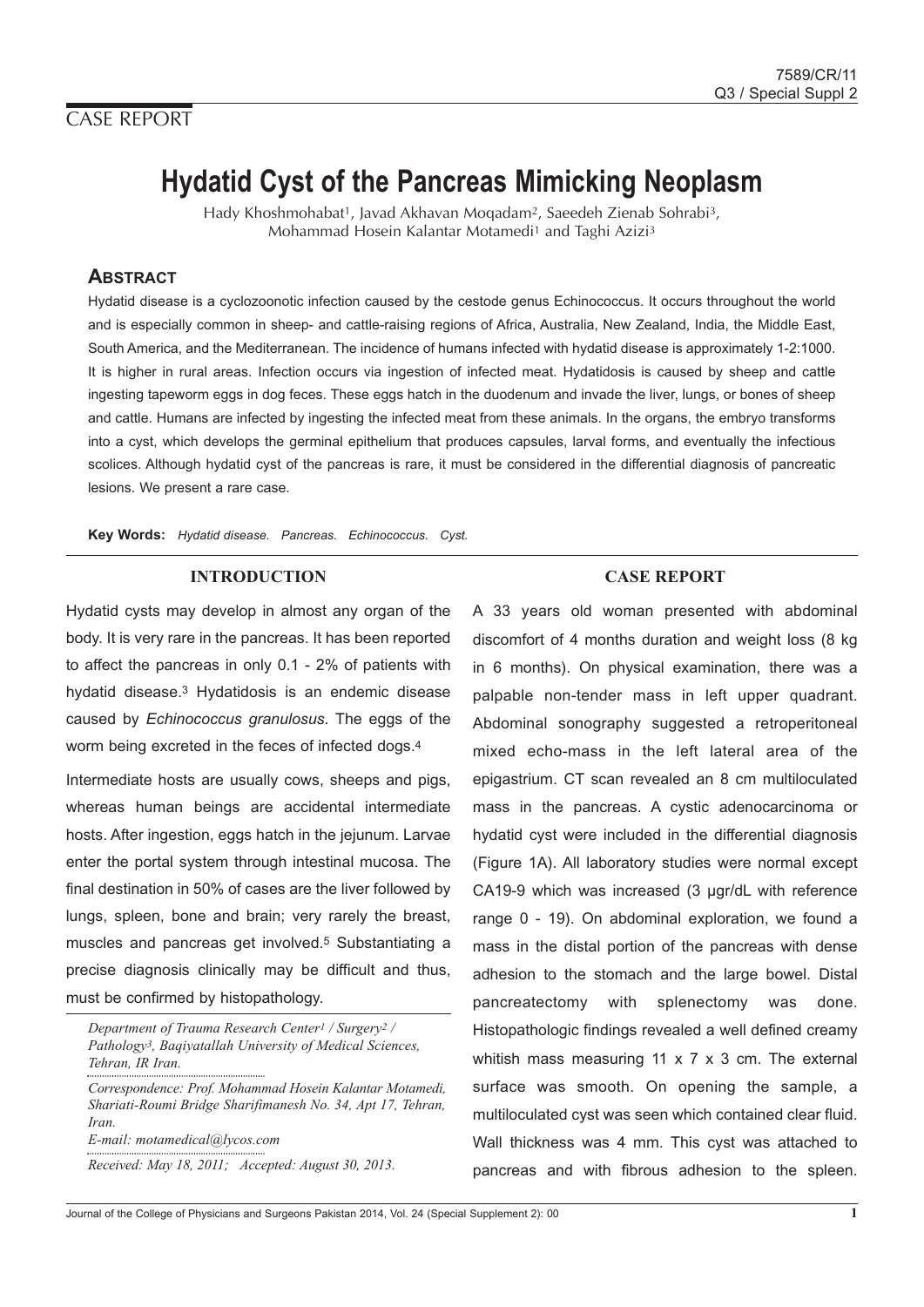

**Figure 1(A):** CT scan: a multiloculated mass in distal of pancreas(arrow).

**Figure 1(B):** Wall of hydatid cyst attached to pancreatic tissue (H & E x 10).

Figure 1(C): Scolices of Echinococcus with hooklets  $(H & E \times 40)$ .

(Figure 1B). The microscopic examination revealed a typical hydatid cyst which contained some scolices with hooklets (Figure 1C).

#### **DISCUSSION**

Hydatid cysts of the pancreas although rare, must be considered in the differential diagnosis of pancreatic and peripancreatic cysts. Clinical presentation of hydatid disease of the pancreas is the result of pressure by the cyst on adjacent structures. Signs and symptoms depend on the size and anatomical location of the cyst. The location of the hydatid cyst in the pancreas is variable (50% are at the head, 35% within the corpus and 15% in the tail of the organ).4

Cyst in the head of the pancreas may cause obstructive jundice<sup>5</sup>, acute pancreatitis,<sup>6</sup> and recurrent acute or chronic pancreatitis.7 Cyst located in body can be asymptomatic or can present as only an abdominal lump.4 Portal hypertension has also been reported due to a pancreatic hydatid cyst.8

A specific diagnosis is seldom made pre-operatively unless hydatid disease is suspected<sup>8</sup> and modern serology tests are positive.

Tests are positive in up to 80% of abdominal hydatid cysts. It has been recommended to obtain a fine needle aspiration biopsy for definite diagnosis and for appropriate treatment planning.9 However, peritoneal dissemination of viable parasitic scoleces may occur. If

the lesion is malignant, percutaneous CT or ultrasoundguided needle aspiration carries the potential risk of peritoneal dissemination of neoplastic cells. Current definitive treatment of hydatid disease is surgical excision.8

Surgical management of the pancreatic hydatid cyst is dependent upon the location of the hydatid cyst and communication with pancreatic duct. Pericystectomy (total or partial) with drainage of the residual cavity (mostly omental packing) may be the technique of choice.4,10 Provided there is no communication between the cyst cavity and the bile or pancreatic ducts, scolicidal agents-most common hypertonic (20%) saline-10 are injected into the cyst contents before complete excision of the cyst. However, if the cyst is located close to vital anatomical structures, removal of cyst contents with or without partial cystectomy is the preferred treatment.<sup>8</sup>

If there is a known pancreatic fistula before surgery (during pre-operative cholangiography)<sup>9</sup> or a communication between the cyst and pancreatic or biliary ducts seen during operation, cystoenterostomy is done; cystogastrostomy is more frequent,10 although Roux-en-Y pancreaticojejunostomy is advised in some situations.8 Hydatid cysts that are located in the tail of the pancreas, a distal pancreatectomy with, $8$  or without, $6$ splenectomy is recommended. Combined medical treatment using albendazole, percutaneous drainage and laparoscopic resection of the cyst have also been reported.10